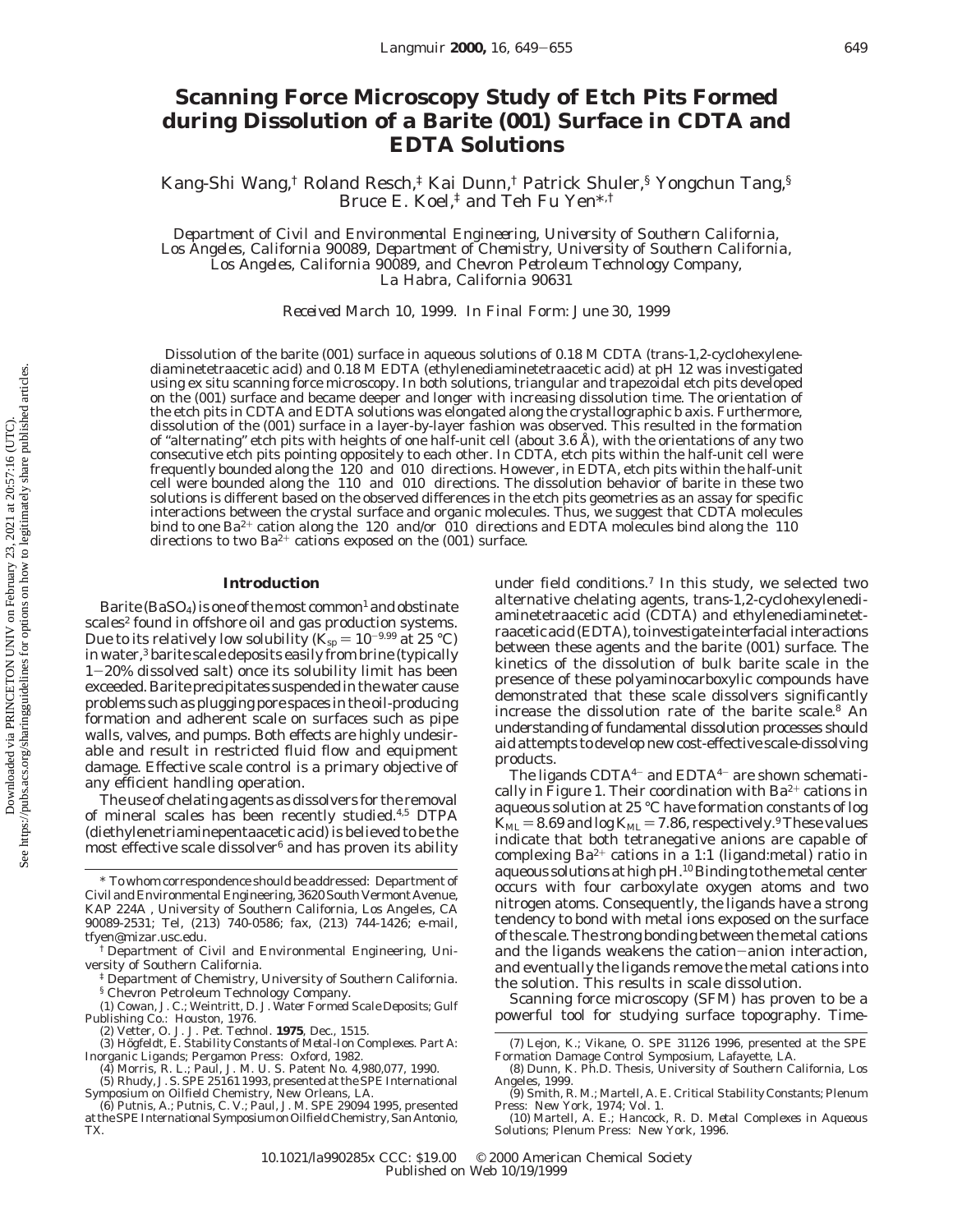

**Figure 1.** Molecular structures of polyaminoacetate scale dissolvers: (a)  $CDTA^{4-}$ ; (b)  $EDTA^{4-}$ .

resolved observations of processes on/at surfaces can provide considerable insights into reaction mechanisms on an atomic level between active molecules and a flat, cleaved surface. It is most desirable to perform in situ experiments under liquids in order to study growth and dissolution processes of crystals in real time without contaminants or water layers introduced by ambient exposures.11-<sup>14</sup> However, artifacts are often introduced in the case of in situ observations by contact mode SFM in reactive solutions where surface is undergoing rapid dissolution.15-<sup>18</sup> This is because the SFM tip accelerates the dissolution processes due to the tip/surface interaction, which can result in surface modification (e.g., deeper and larger etch pits). On the other hand, when the rate of dissolution occurs too slowly such as when the concentration of active molecules is too small, the influence of water on the dissolution processes cannot be neglected. Furthermore, by definition, time-resolved in situ experiments should be performed under flow-through conditions.<sup>19</sup>This introduces, in most cases, a thermal drift resulting in poorer resolution and artifacts.

InsituinvestigationsutilizingdynamicSFMandcontact mode SFM under liquids, as performed in our lab, showed that artifacts are easily introduced in studies of barite dissolution with chelating agents at concentrations higher than 0.06 M. These artifacts (e.g., a rounded shape at the pit edges and/or the artificial creation or leveling of steps) could make it difficult to accurately analyze the morphology of the etch pit. For these reasons and the fact that the general dissolution behavior of terraces on a (001) barite surface is homogeneous, we believe that ex situ dynamic SFM is a good probe for this study. In these techniques,<sup>20</sup> the cantilever oscillates at (or near) its resonant frequency with the tip at a few nanometers above the sample surface or the tip in intermittent contact with the sample. Changes in the oscillation amplitude reveal the topography of the sample. Since the tip is either in noncontact or in intermittent contact with the sample surface, damage to the surface and/or surface modification caused by lateral shear forces $21$  can be minimized.

The aim of this paper is, therefore, to investigate the dissolution behavior of the barite (001) surface under

- (11) Bosbach, D.; Rammensee, W. *Geochim. Cosmochim. Acta* **1994**, *58*, 843.
- (12) Hall, C.; Cullen, D. C. *AIChE J.* **1996**, *42*, 232.
- (13) Higgins, S. R.; Jordan, G.; Eggleston, C. M. *Langmuir* **1998**, *14*, 4967.
- (14) Shindo, H.; Shitagami, K.; Kondo, S.; Seo, A. *J. Cryst. Growth* **1999**, *198/199*, 253.
- (15) Delawski, E.; Parkinson, B. A. *J. Am. Chem. Soc.* **1992**, *114*, 1661.
- (16) Maurice, P. A.; Hochella, M. F., Jr.; Parks, G. A.; Sposito, G.; Schwertmann, U. *Clays Clay Miner.* **1995**, *43*, 29.
- (17) Resch, R.; Friedbacher, G.; Grasserbauer, M. *Fresenius' J. Anal. Chem.* **1997**, *358*, 352.
- (18) Schmitz, I.; Schreiner, M.; Friedbacher, G.; Grasserbauer, M. *Anal. Chem.* **1997**, *69*, 1012.
- (19) Dove, P. M.; Chermak, J. In CMS Workshop Lectures, *Scanning Probe Microscopy of Clay Minerals*; Nagy, K., Blum, A. E., Eds.; The Clay Minerals Society: Boulder, CO, 1994; Vol. 7, p 139.
- 
- (20) Chi, L. F. *Appl. Phys. A* **1999**, *68*, 203.<br>(21) Overney, R. M.; Takano, H.; Fujihira, M.; Meyer, E.; Güntherodt, H.-J*. Thin Solid Films* **1994**, *240*, 105.

aqueous solutions of EDTA and CDTA by ex situ dynamic SFM. This gives new insights to the interactions of the chelating agents with the barite (001) surface. In this study we do not provide measurements of the dissolution kinetics of barite (001) surface. Our observations show the morphology of etch pits on the barite (001) surface after dissolution. It is important to understand how the morphology of dissolution layers with molecular heights is related to the structure of the crystal surface. We have found that the various morphologies of the etch pits produced depend not only on the surface crystallographic structure but also on the nature of the chelating agent.

### **Experimental Section**

**Materials.** Natural barite crystals were used from the Barrick Meikle mine in Nevada. The bulk composition of the samples was  $(Ba_{0.91}, Sr_{0.09})SO_4$ , as analyzed by XRAL Laboratories, Canada. The presence of strontium (Sr) in barite crystals has little effect on the morphology of barite.22The clear and colorless crystal was freshly cleaved in ambient air with a sharp knife blade placed on a (210) face along the *b* axis and parallel to (001) face.

**CDTA Solution.** CDTA (*trans*-1,2-cyclohexylenediaminetetraacetic acid), 6.56 g (ICN Biochemicals Co.), was added to 90 mL of deionized water and NaOH was then added. The pH was adjusted to about 12 to ensure the full deprotonation of CDTA. CDTA solutions (0.18 M) of 100 mL were made up with deionized water.

**EDTA Solution.** EDTA (ethylenediaminetetraacetic acid), 5.26 g (Baker Chemicals Co.), was added to 90 mL of deionized water, and NaOH was then added. The pH was adjusted to about 12 to ensure the full deprotonation of EDTA. EDTA solutions (0.18 M) of 100 mL were made up with deionized water.

**Sample Preparation.** Barite crystals were freshly cleaved, and a (001) surface was observed in air by dynamic SFM prior to any treatments. The sample was dipped into an unstirred etching solution for a given time at room temperature (20 °C) and subsequently rinsed with deionized water. Rinsing of the sample with only deionized water does not remove adsorbed CDTA and EDTA clusters (this has been confirmed by studies using Auger electron spectroscopy). Deposition of these clusters strongly interfered with dynamic SFM observations. Therefore, we had to use 0.5 M HCl for rinse of the crystal prior to imaging. However, this HCl rinse had an effect on the barite (001) surface, and this can be minimized by a short (∼10 s) rinse procedure. The effect of the 0.5 M HCl rinse for 10 s on the barite (001) surface is shown in Figure 2. Triangular etch pits (less than one unit cell in height) and deep etch pits  $(1-2.5 \text{ unit cells in height})$  were induced by the HCl rinse on flat terraces. In comparison to using only a water rinse, HCl formed more etch pits on the barite (001) surface. Cleaning the surface is an important preparation for making high-quality ex situ observations of surface microtopography.

**SFM Instrumentation.** A Park Scientific Instruments (PSI) Autoprobe CP scanning probe microscope (SPM) was operated in dynamic mode. All cantilevers used in this study were commercially available, triangularly shaped Si cantilevers obtained from PSI with a resonance frequency of about 250 kHz and a spring constant of about 13 N/m. The cantilevers were driven with a setpoint amplitude of about 8 nm and a free amplitude of  $9-10$ nm. All imaging was performed in air at room temperature.

<sup>(22)</sup> Redfern, S. E.; Parker, S. C. *J. Chem. Soc., Faraday Trans.* **1998**, *94* (14), 1947.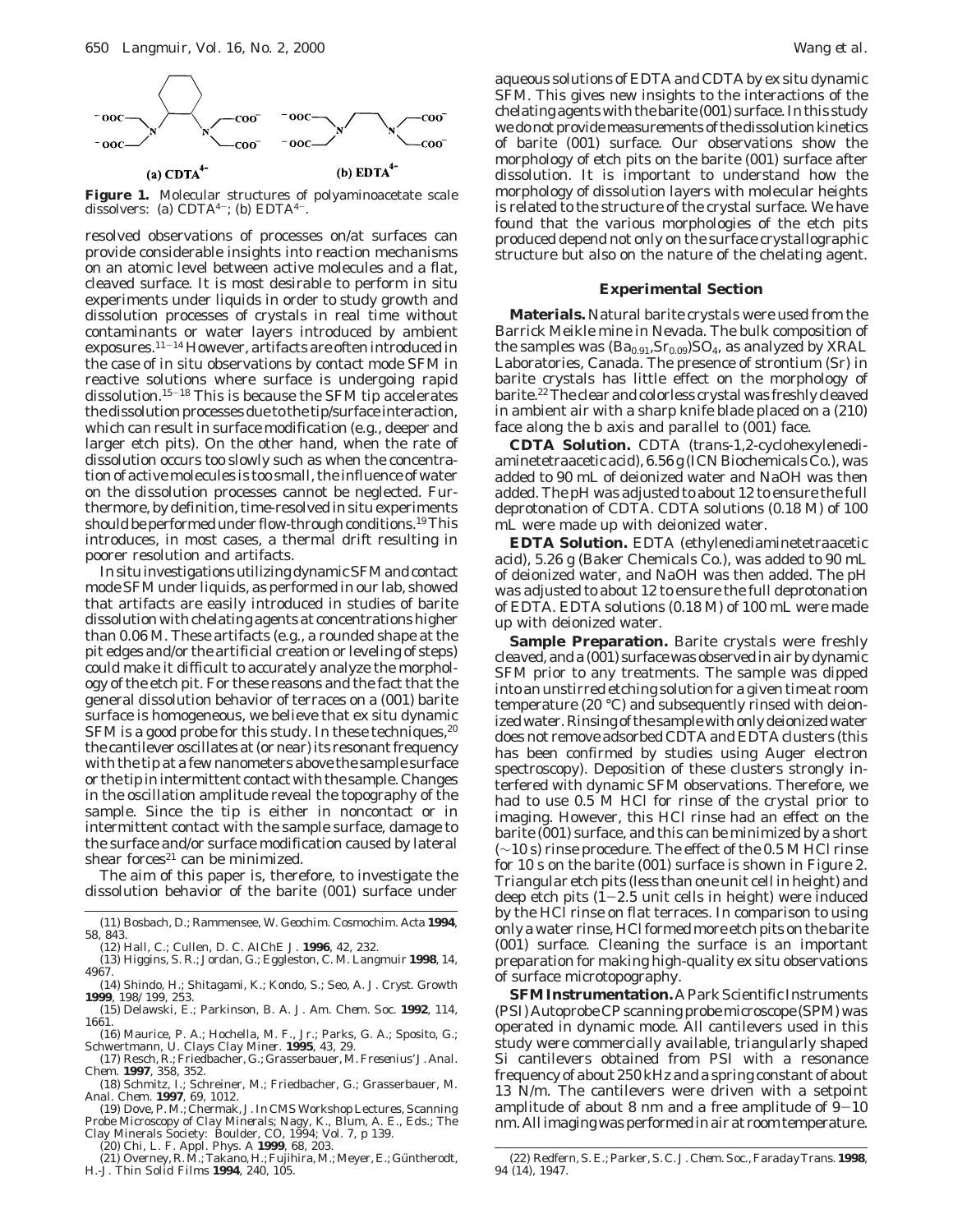

**Figure 2.** Dynamic SFM image of a barite (001) surface after dissolution in 0.5 M HCl for 10 s. Image size is  $1 \mu m \times 1 \mu m$ . Depth scale from black to white is 2.5 nm.

The scan rate was 1.5 Hz, and a resolution of 512 pixels  $\times$  512 pixels per image was selected.

#### **Results and Discussion**

**(001) Surface Structure.** Barite (BaSO<sub>4</sub>) has an orthorhombic structure (space group *Pnma*, with lattice constants  $a = 8.884$  Å,  $b = 5.457$  Å,  $c = 7.157$  Å, and *Z*  $(4)^{23}$  and shows a characteristic perfect (001) cleavage plane. Computer models of the ideally terminated and unreconstructed (001) surface were made with the commercial Cerius2 simulation package as shown in Figure 3. Each unit cell has two  $BaSO<sub>4</sub>$  layers parallel to (001), and each layer is related by a  $2<sub>1</sub>$  screw axis parallel to the *c* axis.24 Figure 3a shows the topmost monolayer of the (001) surface seen down along the *c* axis. This layer contains Ba-Ba periodic bond chains  $(PBCs)^{25}$  along [100], [010], [110], and [120] directions with repeat periods of 8.88, 5.46, 10.43, and 14.07 Å, respectively. These crystallographic orientations represent the stronger bond within one BaSO4 layer predicted from PBC theory. The arrows in Figure 3b illustrate the influence of the  $2<sub>1</sub>$  screw axis that is parallel to the *c* axis. The direction between adjacent barium cations and sulfate anions changes between layers. Relaxation of the outermost surface has been calculated to be slight under vacuum, $26$  and reconstruction of  $(001)$ surface does not occur in aqueous solution at room temperature.<sup>27</sup>

Dynamic SFM images of the freshly cleaved barite (001) surface that we obtained were consistent with morphologies reported by others.<sup>28</sup> Typically, cleavage generated a few steps with one and/or multiples of one unit-cell height (i.e.,  $c = 7.16$  Å). The orientation of these steps was not related to the energetically stable crystallographic direc-

- (25) Hartman, P.; Strom, C. S. *J. Cryst. Growth* **1989**, *97*, 502.
- (26) Allan, N. L.; Rohl, A. L.; Gay, D. H.; Catlow, R. A.; Davey, R. J.; Mackrodt, W. C. *Faraday Discuss.* **1993**, *95*, 273.



**Figure 3.** Computer models of the BaSO<sub>4</sub> (001) surface. (a) (top view) The topmost monolayer of (001) surface is seen down along the *c* axis direction. The topmost  $Ba^{2+}$  cations at  $z = 0$ (marked as A) are represented by lighter gray balls. The Ba<sup>2+</sup> cations at  $z = -1.31$  Å (marked as B) are represented by darker balls. The tetrahedral "sticks" (marked as C) represent  ${\rm SO}_4{}^{2-}$ anions that are below the topmost  $Ba^{2+}$  cations. While those (marked as D) represent  $SO_4^2$  anions that are above the lower  $Ba^{2+}$  cations. The four PBC vectors of the (002) slice are shown as along the [100], [010], [110], and [120] directions. (b) (side view) The structure of the (001) surface is seen along the *b* axis direction. The first row of Ba2<sup>+</sup> cations is defined at height *z* = 0, and then other deeper Ba<sup>2+</sup> cations occur at  $z = -1.31$ ,<br> $-3.58$ , and  $-4.89$  Å. The two arrows indicate different important  $-3.58$ , and  $-4.89$  Å. The two arrows indicate different important directions for Ba<sup>2+</sup>–SO<sub>4</sub><sup>2-</sup> bonding in consecutive layers, which<br>are related to a 2, screw axis parallel to the *c* axis. The Ba<sup>2+</sup> are related to a  $2<sub>1</sub>$  screw axis parallel to the *c* axis. The Ba<sup>2-</sup> cations are represented as gray and black balls. There are two orientations of  $\text{SO}_4{}^{2-}$  anions, which are represented as tetrahedral stick figures (sulfur, gray; oxygen, black).

tions. In general, these steplines indicate the direction and velocity of crack propagation.<sup>29</sup>

**Dissolution of the Barite (001) Surface in CDTA Solution.** Barite is very insoluble in water at room temperature. In our previous NC-AFM observations of barite dissolution in deionized water, the images showed only a few shallow, triangular etch pits on the (001) surface after immersion for up to 1 h.30 However, the addition of alkaline solutions of chelating agents such as CDTA and EDTA remarkably increased the dissolution rate of barite.<sup>8</sup>

Figure 4 shows a representative set of SFM images of dissolution features on the flat (001) surface that was treated with 0.18 M CDTA solutions for 1, 3, 10, and 40 min. Although these images were obtained from different areas of the surface of the barite crystal, we observed a uniform dissolution behavior of terraces at the (001) surface for a given dissolution time. These images are representative of features that exist over the entire surface. Etch pits produced by CDTA molecules elongated along the *b* axis and grew deeper along the *c* axis as the exposure time was increased.

After 1 min of dissolution, shallow triangular etch pits (one-half of a unit cell in height) denoted as "1", and deep etch pits (1-3 unit cells in height) denoted as "2" were

<sup>(23)</sup> Miyake, M.; Minato, I.; Morikawa, H.; Iwai, S.-I. *Am. Mineral.* **1978**, *63*, 506.

<sup>(24)</sup> Pina, C. M.; Becker, U.; Risthaus, P.; Bosbach, D.; Putnis, A. *Nature* **1998**, *395*, 483.

<sup>(27)</sup> Bosbach, D.; Hall, C.; Putnis, A. *Chem. Geol.* **1998**, *151*, 143. (28) Putnis, A.; Junya-Rosso, J. L.; Hochella, M. F., Jr. *Geochim. Cosmochim. Acta* **1995**, *59*, 4623.

<sup>(29)</sup> DE Wainer, L. S.; Bassett, G. A. *Philos. Mag. A* **1978**, *38*, 707. (30) Wang, K.-S.; Resch, R.; Dunn, K.; Shuler, P.; Tang, Y.; Koel, B. E.; Yen, T. F. *Colloids Surf., A*, in press.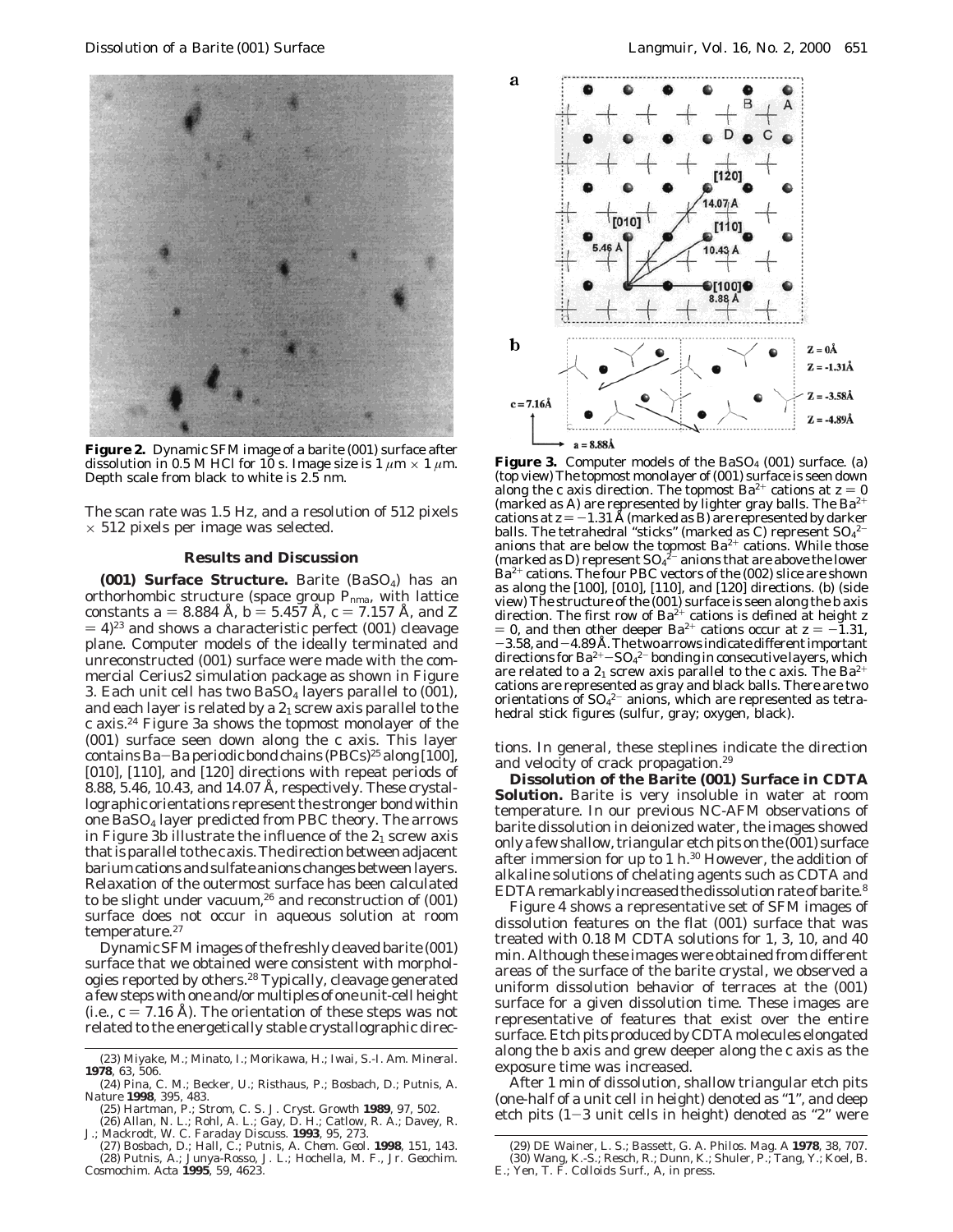

Figure 4. Dynamic SFM images of a barite (001) surface after dissolution in 0.18 M CDTA for (a) 1, (b) 3, (c) 10, and (d) 40 min. Image size is 1.5  $\mu$ m  $\times$  1.5  $\mu$ m. Depth scale from black to white is (a) 3, (b) 5, (c) 7, and (d) 10 nm. The image in (a) shows triangular etch pits that are one-half of a unit cell deep denoted as "1". Two opposite orientations of etch pits are related by the  $2_1$  screw axis parallel to the *<sup>c</sup>* axis. Deep etch pits (1-3 unit cells in depth) are denoted as "2". The image in (b) shows one of the trapezoidal etch pits (marked with a white outline) that has a depth:width:length ratio of 1:175:525.

observed on the terraces as shown in Figure 4a. The depth of the three cleavage steps is about 3.6 Å (one-half of a unit cell). A few of the small (less than 45 nm in width, 75 nm in length), shallow triangular etch pits may appear due to the HCl rinse. In layer I, all triangular etch pits have the same orientation, but the etch pits in layer II, which is one-half of a unit cell height lower, was oriented oppositely to those in layer I. The two opposite orientations of etch pits are related by the  $2<sub>1</sub>$  screw axis parallel to the *c* axis. Although Figure 4a does not show a [010] step, our observations (not shown) revealed that these steps remained smooth and straight indicating that no dissolution took place along [010] steps in a 1-min dissolution. Steps with different orientations, not along [010], became ragged in a 1-min dissolution implying that they were easily dissolved.

As the dissolution time increased, the shallow triangular pits subsequently coalesced with neighboring pits and/or developed from an individual pit into trapezoidal etch pits (one-half of a unit cell in height) as shown in Figure 4b taken after 3 min. Measurements on one of the shallow, trapezoidal etch pits (marked with a white outline) gave

a depth:width:length ratio of 1:175:525. Most of these pits possessed an internal angle of  $42 \pm 4^{\circ}$ , indicating that the pits are bounded along the  $\langle 010 \rangle$  and  $\langle 120 \rangle$  directions at one end. This angle agrees favorably with the value of 39° expected from the crystal geometry. A few of the pits have an internal angle of  $54 \pm 4^{\circ}$  at the end indicating that the pits are bounded along the 〈010〉 and 〈110〉 directions. This is close to the value of 58° expected from the crystal geometry. The trapezoidal etch pits grew deeper along the *c* axis and more elongated along the [010] direction with increasing dissolution time. The dissolution of the trapezoidal etch pits is highly anisotropic. The steps parallel to [120] advanced faster than those parallel to [010]. This is because the advancing rate of steps that contain a low kink density is controlled by the stronger bond directions within the surface.<sup>31</sup>

The etch pits that are deeper than one unit cell are composed of several alternating trapezoidal pits. All etch pits in the same monolayer are oriented in the same

<sup>(31)</sup> Sunagawa, I. *Morphology of Crystals: Part A*; Terra Scientific Publishing Co.: Tokyo, 1987; Chapter 5.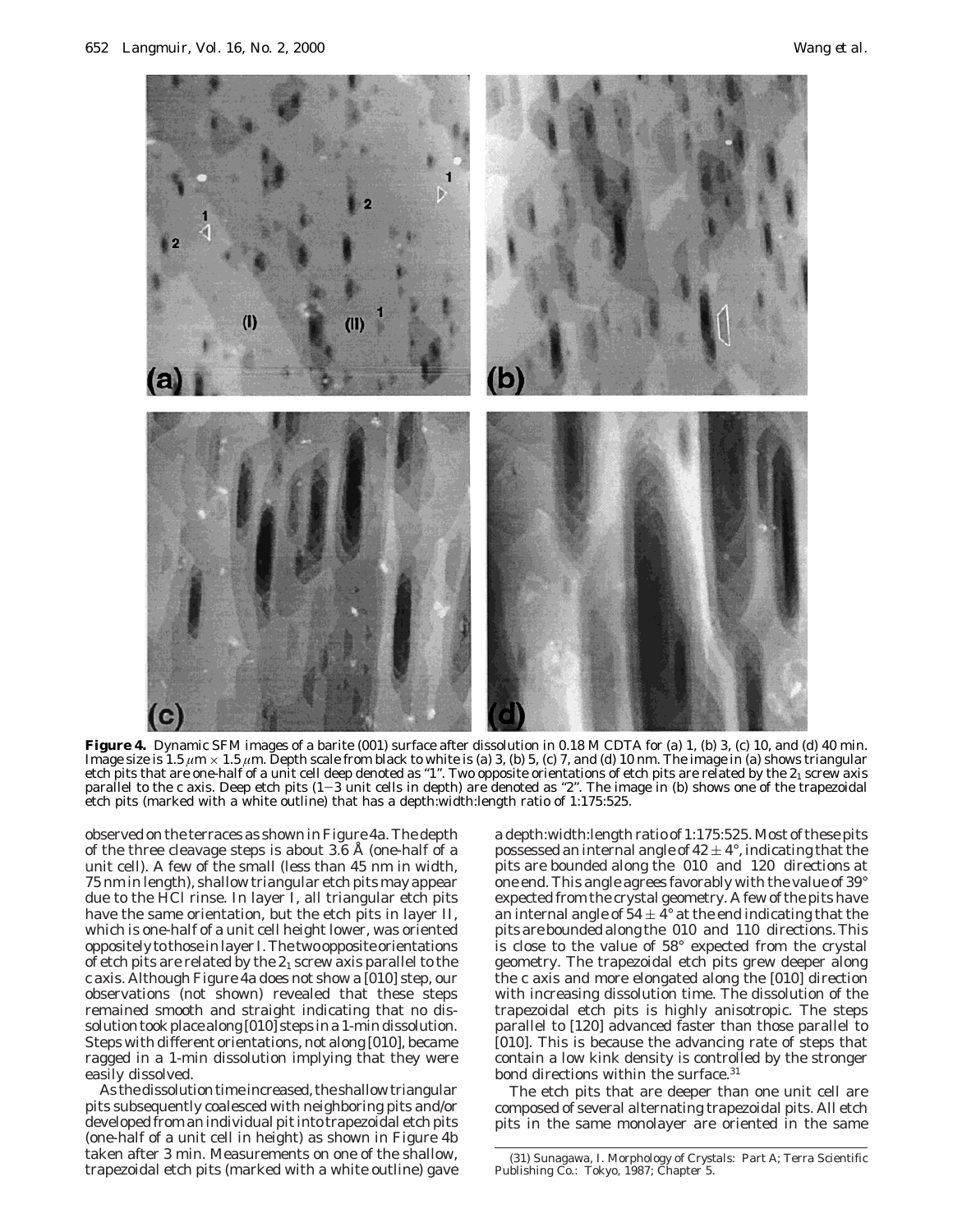

**Figure 5.** (top) Dynamic SFM image of a barite (001) surface following dissolution in 0.18 M CDTA for 10 min. (bottom) A line profile taken across the pit along the *b* axis. The morphology of etch pits was defined by monolayer steps parallel to the [010] and [120] directions. Flat terraces at the bottoms of the etch pits were observed. The height difference between the two terraces denoted as a and b is 3.64 Å. Image size is 0.7  $\mu$ m  $\times$ 0.7  $\mu$ m. Depth scale from black to white is 6 nm.

direction, and all etch pits in the underlying layer are oriented in the opposite direction. Again, this phenomenon is due to the  $2<sub>1</sub>$  screw axis parallel to the  $c$  axis and a layer-by-layer dissolution process. A line profile measurement of one of these etch pits in Figure 4c is shown at higher magnification in Figure 5. This reveals terraces with one-half and one unit cell steps. The formation of such deep etch pits is similar with the observations in barite dissolution in EDTA by Bosbach et al.<sup>27</sup> and in DTPA by Putnis et al.28 These pits expanded along the [010] and [001] directions with a length:depth ratio of between 100:1 and 200:1 for increasing dissolution time. These pits dominate the images as shown in panels c and d of Figure 4. The geometry of these deep pits is termed "trapezohedral" because of the superimposed effect of two opposite orientations of alternating terraces of these etch pits. The greatest depth of these deep etch pits was  $6-11$  unit cells as shown in panels c and d of Figure 4, respectively. Growth of the etch pits occurred laterally faster than vertically, and so the depth of the etch pits increased only slowly with time because of the layer-by-layer dissolution mechanism.

**Mechanism of CDTA for Controlling Etch Pit Morphology.** On the basis of the observed angles for the morphology of etch pits, we suggest that donor groups in CDTA may be preferentially adsorbed along the 〈120〉 and/ or  $\langle 010 \rangle$  directions. The PBCs along the  $\langle 120 \rangle$  and  $\langle 110 \rangle$ directions are formed by the bond with chain repeating period of 14.07 and 10.43 Å, respectively. CDTA contains a rigid hydrophobic cyclohexyl ring, and the nitrogen donors in CDTA4- are held in the trans form with the acetate groups constrained to be closer together than those in EDTA4-. <sup>10</sup> Therefore, the acetate donor groups in CDTA4- may not be able to coordinate to two partially exposed Ba<sup>2+</sup> cations along the  $\langle 120 \rangle$  or  $\langle 110 \rangle$  directions and may orient into a position to coordinate to only one

partially exposed  $Ba^{2+}$  cation. Removal of one such cation forms the edge of an etch pit bounded along the  $\langle 120 \rangle$ directions (the most prevalent pits in our studies). The face along the 〈120〉 directions is the lowest energy surface in the barite crystal.26,32 According to theoretical calculations of EDTA binding to the barite (001) surface by Blanco et al.,32 a high-energy barrier may limit movement of the EDTA molecule along the [100] direction and the binding site is located along the channels running parallel to the [010] direction. We expect that a similar situation is valid for CDTA. Our observations of the morphology of trapezoidal etch pits can be consistent within the framework provided by these theoretical calculations. The orientations of the edges of a trapezoidal etch pit (one-half of a unit cell in height) other than  $\langle 120 \rangle$  (or  $\langle 110 \rangle$ ) and  $\langle 010 \rangle$ directions were never observed.

**Dissolution of the Barite (001) Surface in EDTA Solution.**Dissolution experiments in EDTA solution show types of etch pits and dissolution processes that are similar to those in CDTA solution. Figure 6a shows a dynamic SFM image obtained after 1 min of dissolution in EDTA solution. Many triangular etch pits (one-half of a unit cell in depth) and few deep etch pits (more than one unit cell in depth) were randomly distributed on the flat terraces. Again, a few of the small (less than 45 nm in width, 75 nm in length), shallow triangular etch pits may be produced because of the HCl rinse. Figure 6b displays the topography after 3 min of dissolution. Features in this image have step heights of *c*/2. The triangular pits have opposite orientations on adjacent terraces. This indicates that the pits produced are controlled by the  $2<sub>1</sub>$  screw axis parallel to the *c* axis as we noted earlier. The deep etch pits  $(1-3$  unit cells in depth) were more abundant after 3 min than those observed after 1 min of dissolution.

Dissolution in EDTA solution for 5 min produced trapezoidal etch pits (one-half of a unit cell in depth) as shown in Figure 7. These deep pits showed an alternating "step-edge" orientation for each alternating half-unit cell. Thus, dissolution proceeds in a layer-by-layer process and is controlled by the  $2<sub>1</sub>$  screw axis parallel to the  $c$  axis. Line profile measurements of these characteristic etch pits support this further. One of the deep etch pits as shown in Figure 7 is made of four alternating trapezoidal etch pits. Each pit is one-half of a unit cell in height. The internal angles of the two ends of these pits were measured to be  $54 \pm 4^{\circ}$ . This agrees well with the internal angle of 58° that can be calculated for an etch pit edge bounded along the  $\langle 010 \rangle$  and  $\langle 110 \rangle$  directions. Similar trapezoidal etch pits have been observed on barite (001) surfaces in the presence of other dissolvers, i.e., DTPA28,30 and CDTA, which have similar amino acetate functional groups.

**Mechanism of EDTA for Controlling Etch Pit Morphology.** According to in situ observations by Bosbach et al.,<sup>27</sup> steps parallel to the [110] direction retreat faster than do [010] steps. In panels c and d of Figures 6, we observed etch pits elongated along the *b* axis which is consistent with this result. However, in contrast to Bosbach et al., we see that the morphology of deep etch pits is due to a superposition of two orientations of alternating trapezoidal etch pits. In our studies with EDTA solutions, we did not observe any shallow etch pits with a [010]-[110] morphology that develop into deep etch pits with a [010]-[100] morphology. This is possibly because there is an energy barrier that limits movement of the EDTA molecule along the *a* axis.32

The trapezoidal morphology of EDTA etch pits is different from those produced by CDTA. This indicates

<sup>(32)</sup> Blanco, M.; Tang, Y.; Shuler, P.; Goddard, W. A., III *Mol. Eng.* **1997**, *7*, 491.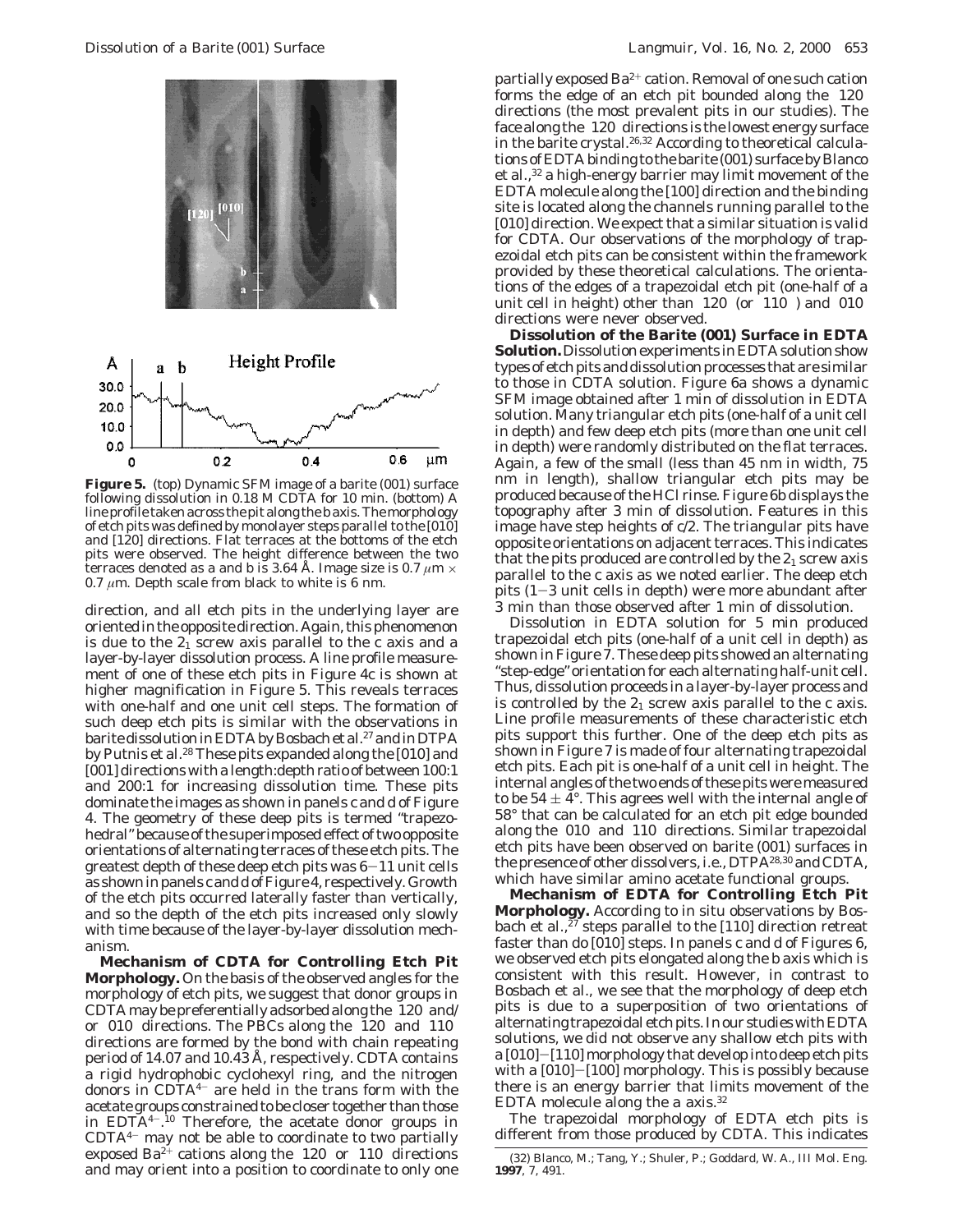

Figure 6. Dynamic SFM images of a barite (001) surface after dissolution in 0.18 M EDTA for (a) 1, (b) 3, (c) 10, and (d) 40 min. Image size is 1.5  $\mu$ m × 1.5  $\mu$ m. Depth scale from black to white is (a) 3, (b) 4, (c) 8, and (d) 12 nm.

that the binding geometries of the adsorbed ligand and dissolution processes may be different for these two dissolvers. According to Blanco et al.<sup>32</sup> in their study using activated complex theory of barite scale control processes,  $EDTA^{4-}$  molecules maximize the interaction with the  $(001)$ surface by orienting the molecular axis along the  $\langle 110 \rangle$ direction. The PBC along the 〈110〉 directions is formed with a chain repeating period of 10.43 Å. EDTA molecules can coordinate to such two partially exposed  $Ba^{2+}$  cations along the  $\langle 110 \rangle$  directions when the acetate donor groups are fully extended. Removal of these cations results in an edge of an etch pit bounded along the  $\langle 110 \rangle$  and  $\langle 010 \rangle$ directions. Large energy barriers (15 kcal/mol) prevent the side movement of EDTA<sup>4-</sup> molecules along the *a* axis.<sup>32</sup> This explains why we observed elongated etch pits always along the *b* axis.

**Formation of Etch Pits in CDTA and EDTA Solutions.** Similar shallow triangular etch pits and deep etch pits were found on the (001) surface during early stages of barite dissolution in etching solutions (i.e., CDTA, EDTA, DTPA,<sup>30</sup> and HCl<sup>33</sup>). The step orientations of triangular pits were aligned with the more stable directions such as  $\langle 120 \rangle$ ,  $\langle 010 \rangle$ , and/or  $\langle 110 \rangle$ . The smaller, shallow etch pits observed on the atomically flat terraces at the beginning are due to two-dimensional nucleation

of new pits. This occurs in the absence of crystal defects. Each deep etch pit containing several alternating trapezoidal pits has a nearly flat bottom. This suggests that the etch pits are produced by two-dimensional nucleation or that the pits develop at defects such as point defects.<sup>34</sup> The larger pits, after a longer time, continue to grow beyond a critical radius. The edges of the pits can appear as steps or line defects on the surface, which are favorable sites for dissolution.35 It should be noted that dissolution spirals from dislocations do not appear in our observations. This indicates that the pits do not originate at a screw dislocation intersecting the surface. The shape of the etch pit formed from the coalescence of smaller pits is not simply determined by the CDTA or EDTA molecules in the dissolving solution but also is affected by the physical arrangement and spatial distribution of defect outcrops.

**Ligand-Promoted Dissolution Studies.** The chelating agents (DTPA,<sup>30</sup> CDTA, and EDTA) that we have studied all contain the same type of functional groups, yet

<sup>(33)</sup> Wang, K.-S.; Resch, R.; Dunn, K.; Shuler, P.; Tang, Y.; Koel, B. E.; Yen, T. F. *J. Colloids Interface Sci.*, in press.

<sup>(34)</sup> Onuma, K.; Ito, A.; Tabe, I.; Tateishi, T. *J. Phys. Chem. B* **1997**, *101*, 8534.

<sup>(35)</sup> Blum, A. E.; Yund, R. A.; Lasaga, A. C. *Geochim. Cosmochim. Acta* **1990**, *54*, 283.